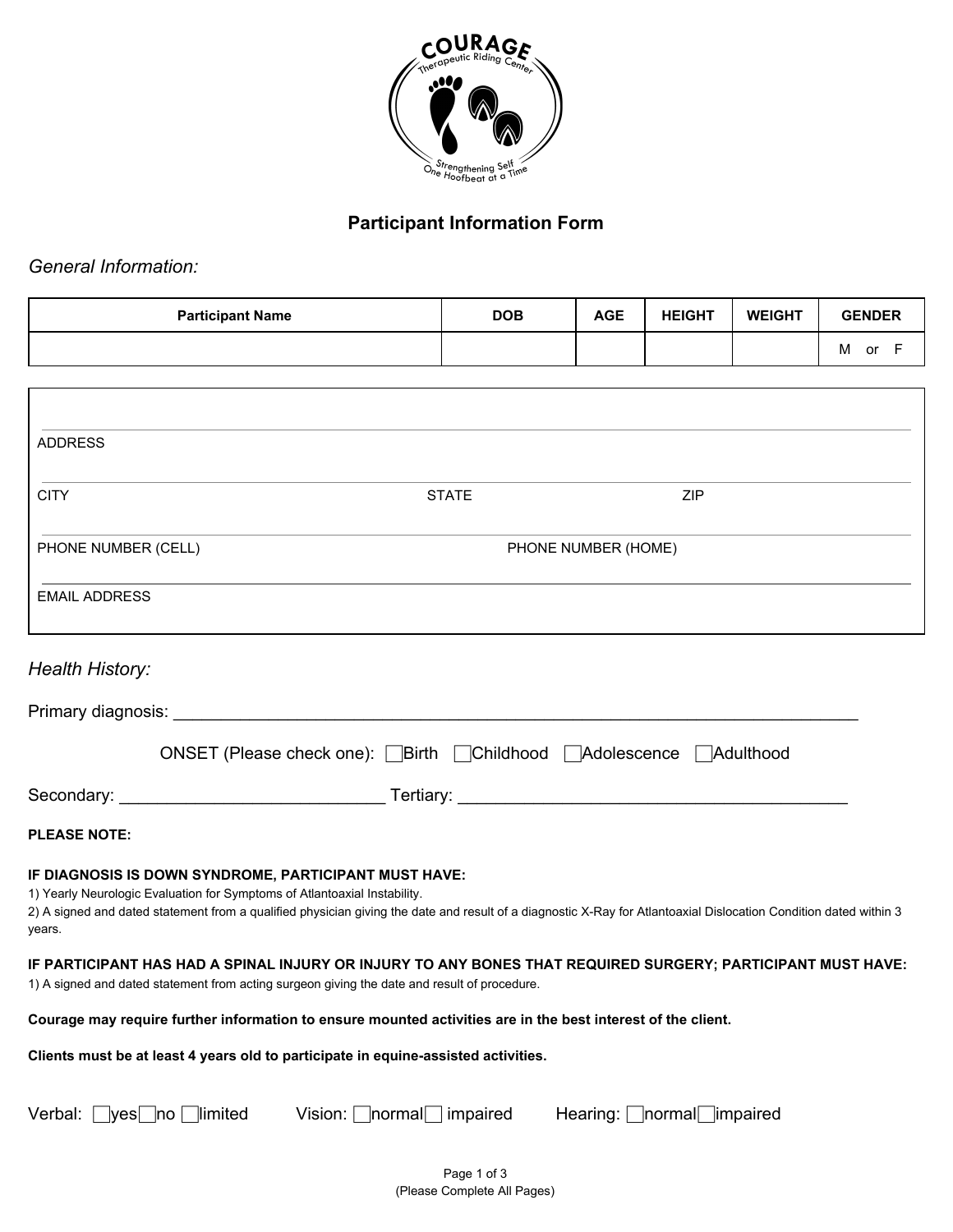| Participant is ambulatory with: no assistance wheelchair norutches norutches ownalker/cane nother |  |  |  |
|---------------------------------------------------------------------------------------------------|--|--|--|
|                                                                                                   |  |  |  |

Participant can sit upright:  $\Box$ independently  $\Box$  with minimal support  $\Box$  with maximum support  $\Box$  not at all

Please provide a brief health history, including past and current medical conditions, surgeries, physical limitations and any other significant health information (use back of page if needed) :

,我们也不能在这里的时候,我们也不能在这里的时候,我们也不能不能不能会不能不能会不能会不能会不能会不能会不能会不能。""我们的是,我们也不能会不能会不能会不能会

Food allergies/sensitivities or other extreme allergies:

| Please list all current medications (use back of page if needed):                                    |
|------------------------------------------------------------------------------------------------------|
|                                                                                                      |
|                                                                                                      |
|                                                                                                      |
|                                                                                                      |
|                                                                                                      |
| Controlled? _______Avg. # of seizures per month: __________Date of last seizure: ___________________ |
|                                                                                                      |
|                                                                                                      |
| How does client express:                                                                             |
|                                                                                                      |
|                                                                                                      |
|                                                                                                      |
|                                                                                                      |
|                                                                                                      |
|                                                                                                      |
| Other activities participant is involved in:                                                         |